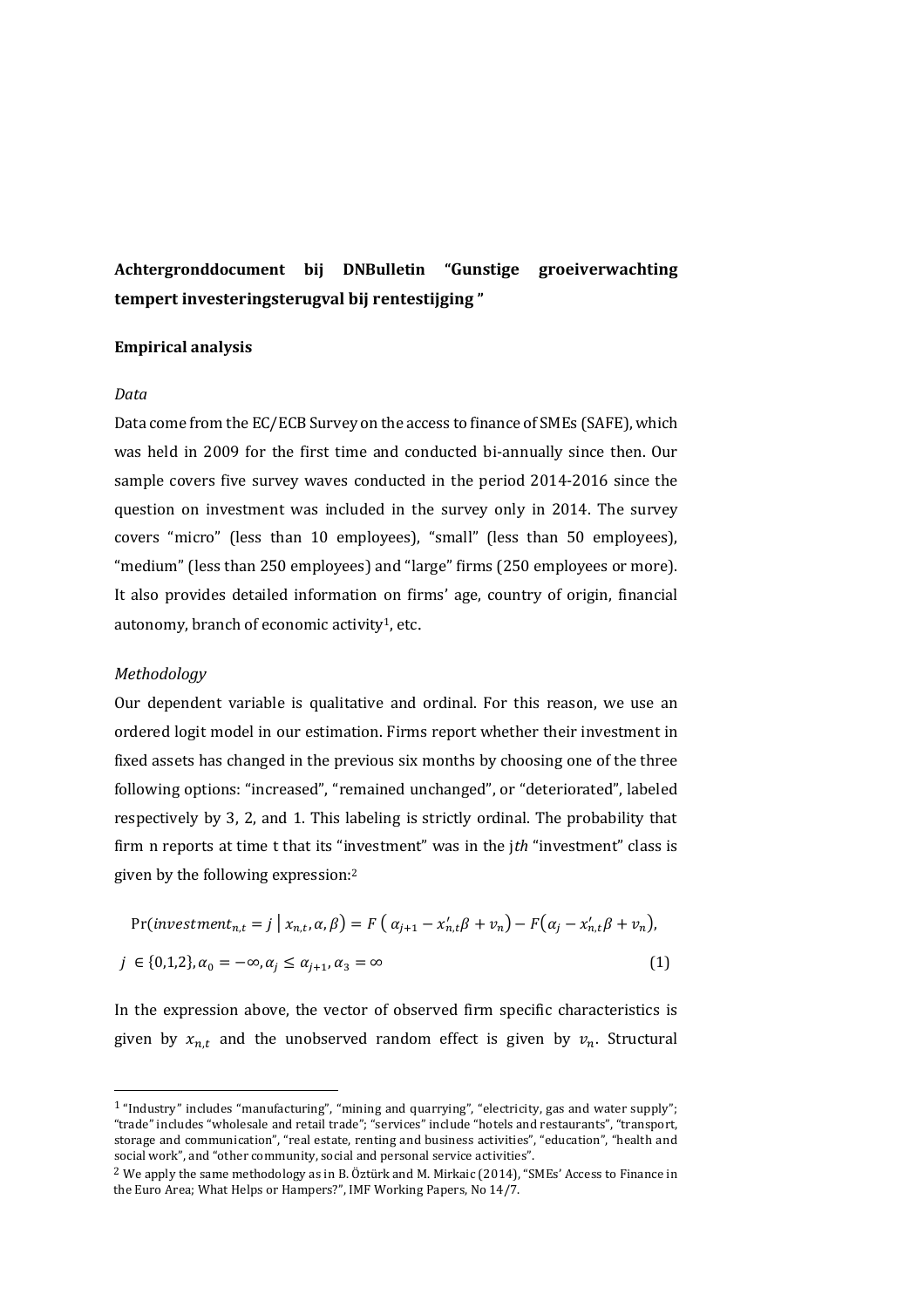parameters are denoted by  $β$ ; α is a vector of thresholds that partition the real line into categories corresponding to different levels of "investment", and probabilities are assigned to outcomes based on a cumulative distribution function F. For more details about this methodology please refer to Cameron and Trivedi (2005).<sup>3</sup>

When estimating equation (1), we control for firms' future growth expectations, changes in profitability, turnover, and leverage (debt-to-assets ratios) as well as other firm-specific characteristics such as firm size, firm age, and the sector of activity. For the baseline analyses, we proxy firms' growth expectations with changes in turnover and use the question on growth expectations as a robustness check as well as in interaction with interest rate changes.4 This is because the question on growth prospects is included in only two of the five survey waves that we use and its inclusion halves the sample size. We also control for changes in firms' need for bank loans to account for unobserved shifts in investment opportunities, although this might not be a perfect proxy. Country and survey wave dummies are also included. Table 1 below summarizes the results.

## Variables

 $\overline{\phantom{a}}$ 

The dummy variables capturing interest rate changes are created as follows: The "interest up" dummy equals to 1 if a firm reported an increase in the interest rate and 0 otherwise; "interest down" dummy equals to 1 if a firm reported a decline in the interest rate and 0 otherwise; and "interest same" dummy equals to 1 if a firm reported no change in the interest rate and 0 otherwise.5 All other dummy variables for changes in leverage, need for bank loans, profits, and turnover are constructed in similar fashion. In addition, the dummy "growthprosp." equals to 1 for firms that reported substantial growth prospects as well as for those that reported moderate growth prospects, and 0 otherwise. The dummy "fin. constrained" equals to 1 for firms that assigned a value higher than 5 to access to finance as an important problem in a scale from 0 to 10, and 0 otherwise. For more

<sup>3</sup> Cameron A. C. and P.K. Trivedi (2005), "Microeconometrics: Methods and Applications", Cambridge University Press, pages 519-520.

<sup>4</sup> The correlation coefficient between growth expectations and changes in turnover is 0.38. Running the regressions with growth expectations yields similar results.

<sup>5</sup> Answers coded with "DK" are disregarded.